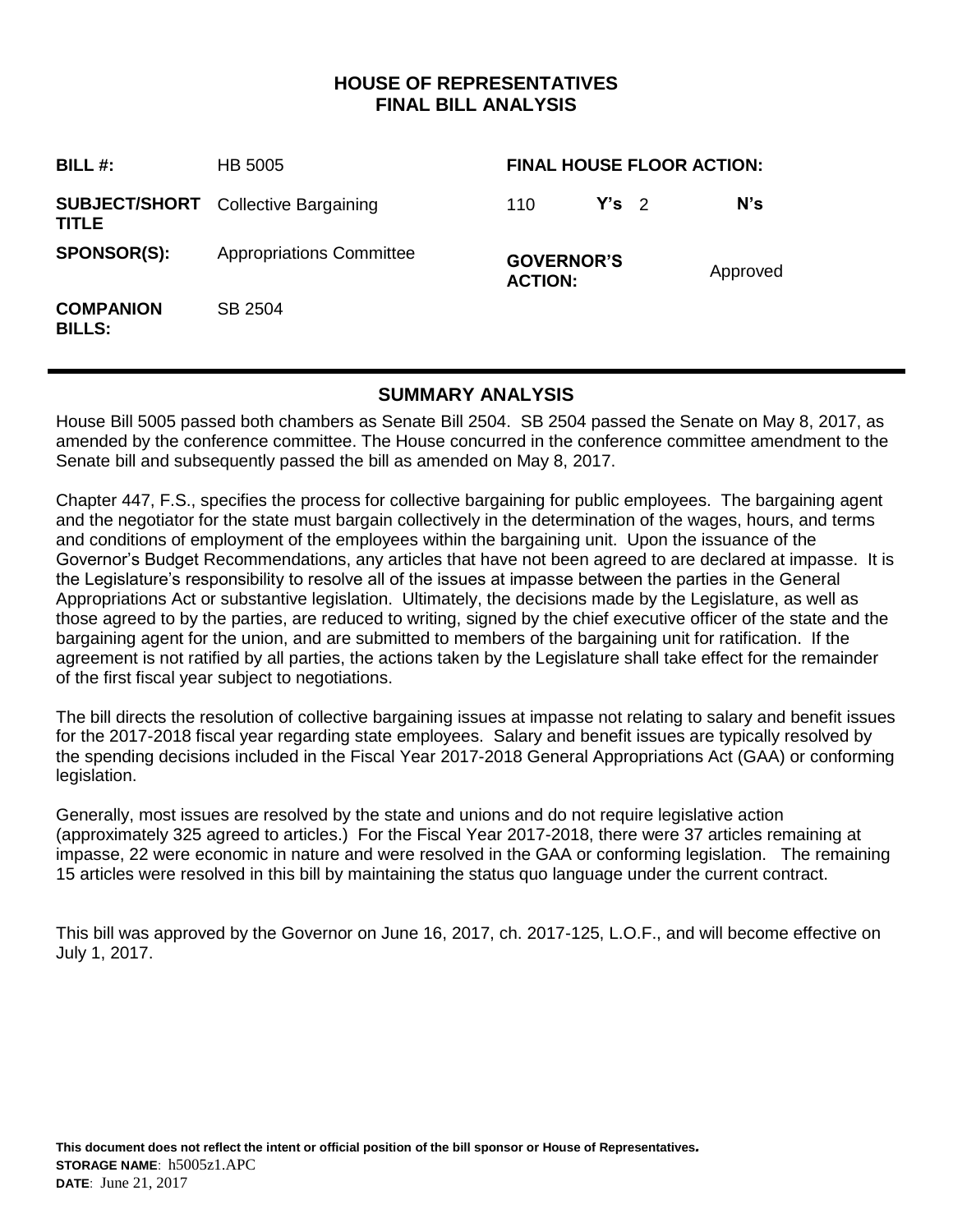## **I. SUBSTANTIVE INFORMATION**

#### A. EFFECT OF CHANGES:

#### *Background:*

Chapter 447, F.S., specifies the process for collective bargaining for public employees. The bargaining agent and the negotiator for the state must bargain collectively in the determination of the wages, hours, and terms and conditions of employment of the employees within the bargaining unit. Any collective bargaining agreement reached must be reduced to writing, signed by the chief executive officer for the state and the bargaining agent for the union, and submitted to the members of the bargaining unit for ratification.

Typically, at the state level, an agreement is not reached on all issues. In that instance, and pursuant to s. 216.163(6), F.S., an impasse is declared on all unresolved issues when the Governor's Budget Recommendations are released. Within five days of the start of the impasse period, each party is required to notify the presiding officers of the Legislature of the unresolved issues. A joint select committee of members of the Florida House of Representatives and the Senate is appointed to review the positions of the parties. The committee's recommendation is provided to the presiding officers no later than ten days before the start of the regular legislative session. During the session, the Legislature shall take action to resolve all issues remaining at impasse. Any actions taken by the Legislature are binding on the parties.

Following the resolution of the impasse issues, the parties are required to reduce to writing an agreement that includes those issues agreed to by the parties as well as those issues resolved by the Legislature. As noted above, the agreement must be signed by the chief executive officer and the bargaining agent and presented to the members of the bargaining unit for ratification.

If the members ratify the agreement, all the provisions of the agreement take effect. If the members do not ratify the agreement, the issues resolved by the Legislature take effect for the next fiscal year which was the subject of the negotiations.

#### *Provisions of the bill:*

For the Fiscal Year 2017-2018, there were 37 articles remaining at impasse between the parties, 22 were economic in nature and were resolved in the GAA (SB 2500) or conforming legislation (SB 7022.) This bill resolves the 15 articles remaining at impasse by imposing status quo language of the current contract, as illustrated in the following table.

| <b>Article</b>                                                                            | <b>State's Last Proposal</b>                       | <b>Union's Last Proposal</b> | <b>CR/SB 2504</b> |  |  |  |  |
|-------------------------------------------------------------------------------------------|----------------------------------------------------|------------------------------|-------------------|--|--|--|--|
| Selected Exempt Service (SES) - Attorneys Unit (4 Articles at Impasse)                    |                                                    |                              |                   |  |  |  |  |
| 10 - Classification and Pay<br><b>IPlan</b>                                               | State Proposal of November<br>14, 2016: Status Quo | None                         | Status Quo        |  |  |  |  |
| <b>111 - Classification Review</b><br>land Professional Practice<br>Scope                 | State Proposal of November<br>14, 2016: Status Quo | <b>None</b>                  | Status Quo        |  |  |  |  |
| Selected Exempt Service (SES) - Supervisory Non-professional Unit (3 Articles at Impasse) |                                                    |                              |                   |  |  |  |  |
| 11 - Classification and Pay<br>Plan                                                       | State Proposal of November<br>14, 2016: Status Quo | None                         | Status Quo        |  |  |  |  |

(Table Continued on the next page)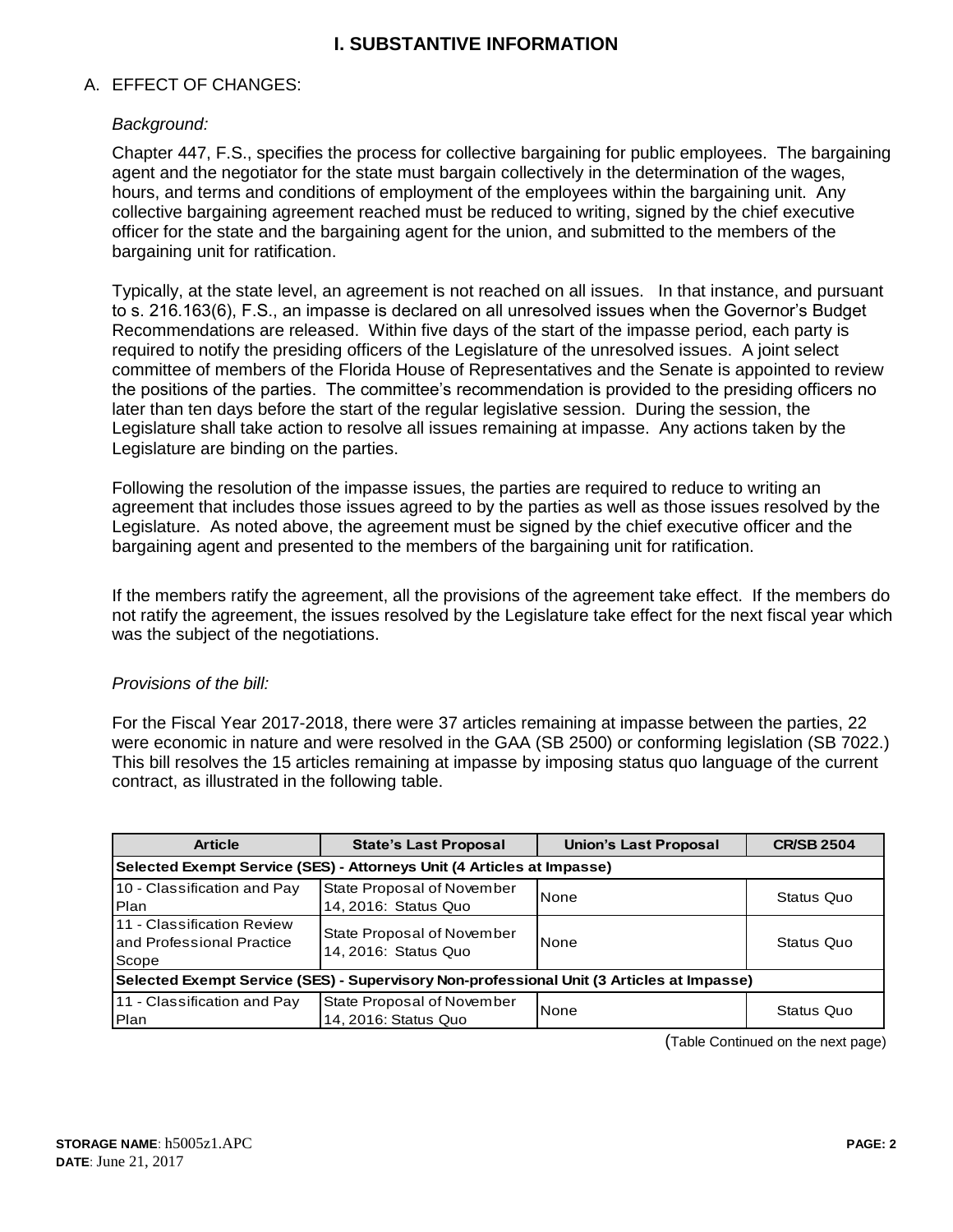| <b>Article</b>                                                                          | <b>State's Last Proposal</b>                                                                                                                                                                        | <b>Union's Last Proposal</b>                                                                                                                                                                         | <b>CR/SB 2504</b> |  |  |  |  |
|-----------------------------------------------------------------------------------------|-----------------------------------------------------------------------------------------------------------------------------------------------------------------------------------------------------|------------------------------------------------------------------------------------------------------------------------------------------------------------------------------------------------------|-------------------|--|--|--|--|
| Selected Exempt Service (SES) - Physicians Unit                                         |                                                                                                                                                                                                     |                                                                                                                                                                                                      |                   |  |  |  |  |
| Plan                                                                                    | 10 - Classification and Pay State Proposal of November 14,<br>2016: Status Quo                                                                                                                      | None                                                                                                                                                                                                 | Status Quo        |  |  |  |  |
| 11 - Classification Review<br>and Professional Practice<br>Scope                        | State Proposal of November 14,<br>2016: Status Quo                                                                                                                                                  | None                                                                                                                                                                                                 | Status Quo        |  |  |  |  |
| <b>Florida State Fire Service Association - Fire Service Unit</b>                       |                                                                                                                                                                                                     |                                                                                                                                                                                                      |                   |  |  |  |  |
| 9-Reassignment, Lateral<br>Action, Transfer, Change<br>in Duty Station and<br>Promotion | State Proposal of January 27, 2017<br>Revises language to reflect the<br>new People First request process.<br>Eliminates submittal of the current<br>paper form.                                    | Union Proposal of February 1, 2017:<br>Adds language that reassignments<br>must result in substantially different<br>duties.                                                                         | Status Quo        |  |  |  |  |
| 23 - Hours of Work and<br>Overtime                                                      | State's Proposal of January 27,<br>2017: Status Quo                                                                                                                                                 | Union Proposal of November 21, 2016:<br>All employees will have access to the<br>People First automated system to<br>enter time sheets.                                                              | Status Quo        |  |  |  |  |
| <b>AFSCME Florida Council 79</b>                                                        |                                                                                                                                                                                                     |                                                                                                                                                                                                      |                   |  |  |  |  |
| 18 - Leaves of Absence,<br>Hours of Work, Disability<br>Leave                           | State Proposal of January 10, 2017<br>Removes agencies' consideration<br>of employee preference to use<br>leave when placed on suspension.                                                          | Union Proposal of November 15, 2016:<br>Unused special compensatory leave<br>paid instead of forfeited.                                                                                              | Status Quo        |  |  |  |  |
| <b>Police Benevolent Association:</b>                                                   |                                                                                                                                                                                                     |                                                                                                                                                                                                      |                   |  |  |  |  |
| <b>Law Enforcement Unit</b>                                                             |                                                                                                                                                                                                     |                                                                                                                                                                                                      |                   |  |  |  |  |
| 18 - Hours of Work, Leave<br>and Job-Connected<br>Disability                            | State Proposal of January 30, 2017:<br>Status Quo                                                                                                                                                   | Union Proposal of February 3, 2017:<br>No offset of anticipated excess hours<br>in a workweek, credit holiday hours in<br>the amount of their regular shift                                          | Status Quo        |  |  |  |  |
| <b>Florida Highway Patrol Unit</b>                                                      |                                                                                                                                                                                                     |                                                                                                                                                                                                      |                   |  |  |  |  |
| 18 - Hours of Work, Leave<br>and Job-Connected<br>Disability                            | <b>Status Quo</b>                                                                                                                                                                                   | Union Proposal of February 3, 2017:<br>State Proposal of January 30, 2017: No offset of anticipated excess hours<br>in a workweek, credit holiday hours in<br>the amount of their regular shift      | Status Quo        |  |  |  |  |
| <b>Special Agent</b>                                                                    |                                                                                                                                                                                                     |                                                                                                                                                                                                      |                   |  |  |  |  |
| 18 - Leave                                                                              | State Proposal January 30, 2017:<br><b>Status Quo</b>                                                                                                                                               | Union Proposal of February 3, 2017:<br>Credit holiday hours in the amount of<br>the regular shift, and credit officers with<br>holiday leave regardless of other time<br>off taken in the same week. | Status quo        |  |  |  |  |
| 23 - Workday, Workweek<br>and Overtime                                                  | State Proposal of January 30, 2017:<br>Status Quo                                                                                                                                                   | Union Proposal of February 3, 2017:<br>No offset of anticipated excess hours<br>in a workweek, credit holiday hours in<br>the amount of their regular shift                                          | Status quo        |  |  |  |  |
| <b>Security Services Unit</b>                                                           |                                                                                                                                                                                                     |                                                                                                                                                                                                      |                   |  |  |  |  |
| 18 - Leave of Absence                                                                   | None                                                                                                                                                                                                | Union Proposal of January 30, 2017:<br>Credit holiday hours in the amount of<br>the regular shift, and credit officers with<br>holiday leave regardless of other time<br>off taken in the same week. | Status Quo        |  |  |  |  |
| 23 - Hours of<br>Work/Overtime                                                          | State Proposal of January 30, 2017:<br>Status Quo                                                                                                                                                   | Union Proposal of January 30, 2017:<br>No offset of anticipated excess hours<br>in a workweek, credit holiday hours in<br>the amount of their regular shift                                          | Status Quo        |  |  |  |  |
| Proposed Procedure No.<br>208.005                                                       | State Proposal of March 6, 2017:<br>Revise current procedures relating<br>to promotional opportunities and<br>requests to provide greater agency<br>flexibility to select qualified<br>individuals. | In discussion.                                                                                                                                                                                       | Status Quo        |  |  |  |  |

# B. SECTION DIRECTORY: